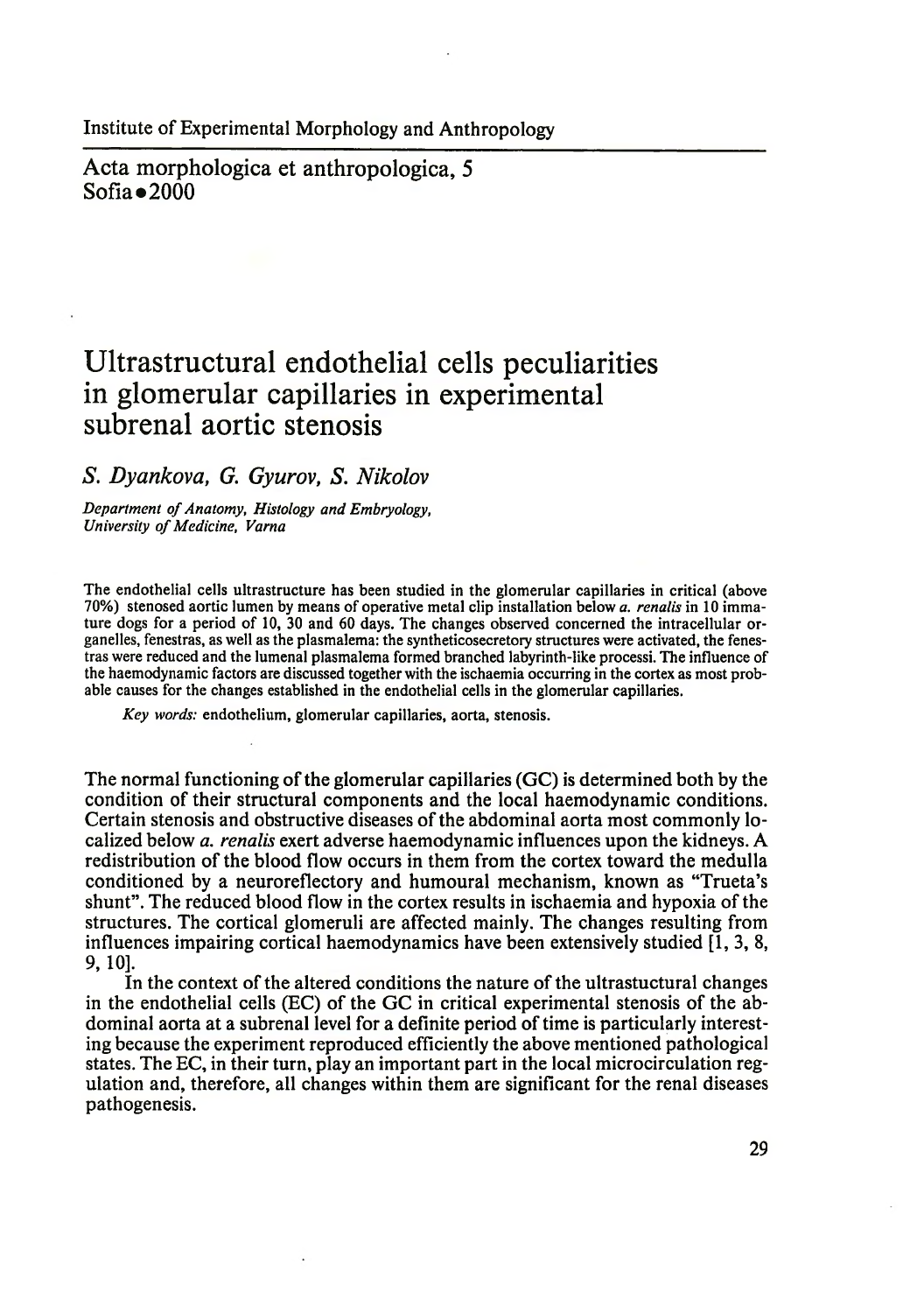## Material and Methods

The abdominal aorta of 10 one-month-old non-pedigree dogs was stenosed operatively by means of metal clips below *a. renalis.* As a result the lumen was reduced by approximately 70%. The experiment lasted 10, 30 and 60 days, respectively. Material from the renal parenchyma cortex was obtained for ultrastructural investigations. The fixing was performed with 3% glutaraldechide in a phosphorus buffer (pH 7.4 for a period of 2 hours at  $4^{\circ}$ C and with 1% OsO, in the same buffer for a period of 2 hours at 4°C. The material was embedded in Durcupan ACM (Fluka-Switzerland/ and was investigated under a TEM Zeiss EM 109 Turbo/Zeiss-Germany).

#### Results

The results from the investigation in conditions of glomerular hypoxia following experimentally induced subrenal 70% - stenosis of the abdominal aorta indicate that observable qualitative ultrastructural changes take place in the EC of the GC. They concern the intracellular structures mainly, fenestras, certain plasmalema characteristics, as well as the cells shape, including their behaviour towards the glomerular basement membrane. Some of the indicators are related to the experiment duration.

In 10-day stenosis we established that the EC of the GC of the vascular circumference are less prominently fenestrated in certain regions and at places they do not form fenestras at all. They had a well-developed granulated endoplasmic reticulum



Fig. 1. 10-day stenosis. Cytoplasmic processi prominent in the lumen (Magnification 30 000 times)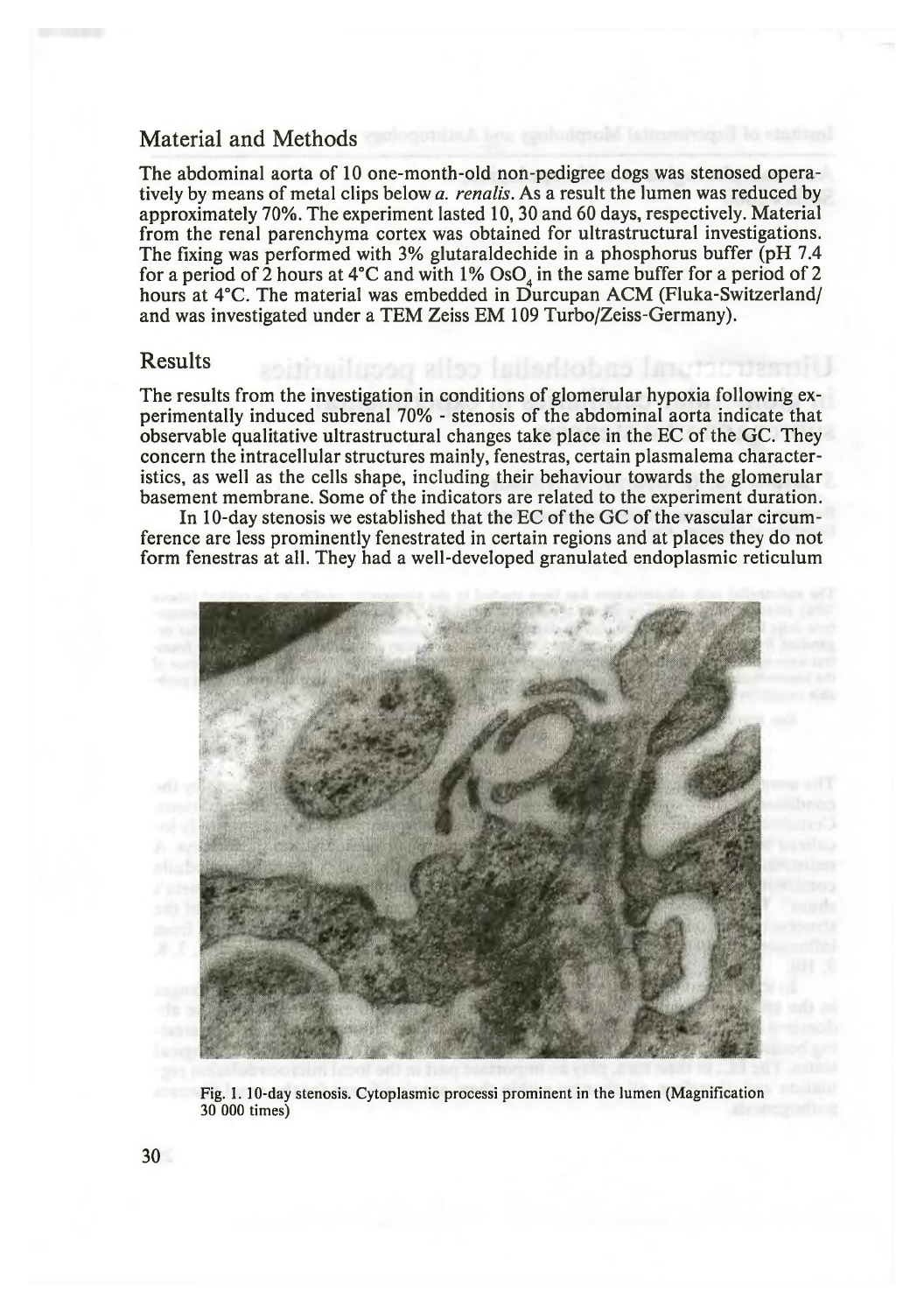with partially dilated cisterns, Golgi apparatus, Weibel Palade bodies, coated vesicles, microtubules. In some of the EC we found local paling of the cellular matrix with spiralised membranes due most likely to myelin-like bodies formation. At places the basal plasmalema of the EC was raised and separated from the glomerular basement membrane. In the space formed as a result, amorphous material was accumulated of middle electronic density. Prominent cytoplasmic processi of various sizes were commonly formed along the EC lumenal surface. They could be detected predominantly in the contact areas and made round formations, which were most probably paralumenal canals (Fig. 1).

In 30-day stenosis the GC lumen was significantly reduced: the nucleus-containing parts of the EC were prominent in it. Fenestras lacked along great parts of the capillary circumference. EC most frequently had a strongly developed granulated endoplasmic reticulum with dilated cisterns, Golgi apparatus, as well as a great number of coated vesicles. In this experimental period the myelin-like bodies were a more common finding (Fig. 2). The basal plasmalema was raised and separated from the basement glomerular membrane more commonly and to a greater extent. Along the lumenal surface the cytoplasmic processi were greater in number and longer, frequently forming canals and/or tunnels for the blood flow.

In 60-day stenosis we established a complete lack of fenestras in the GC. Around and within the extranuclear EC areas the granulated endoplasmic reticulum was very well developed together with numerous dilated cisterns. The Golgi apparatus was less developed as compared to the other experiment durations. There were single coated vesicles and vacuoles with an electronpale matrix. Local rarities were



Fig. 2. 30-day stenosis. Myelin-like structures (Magnification 30 000 times)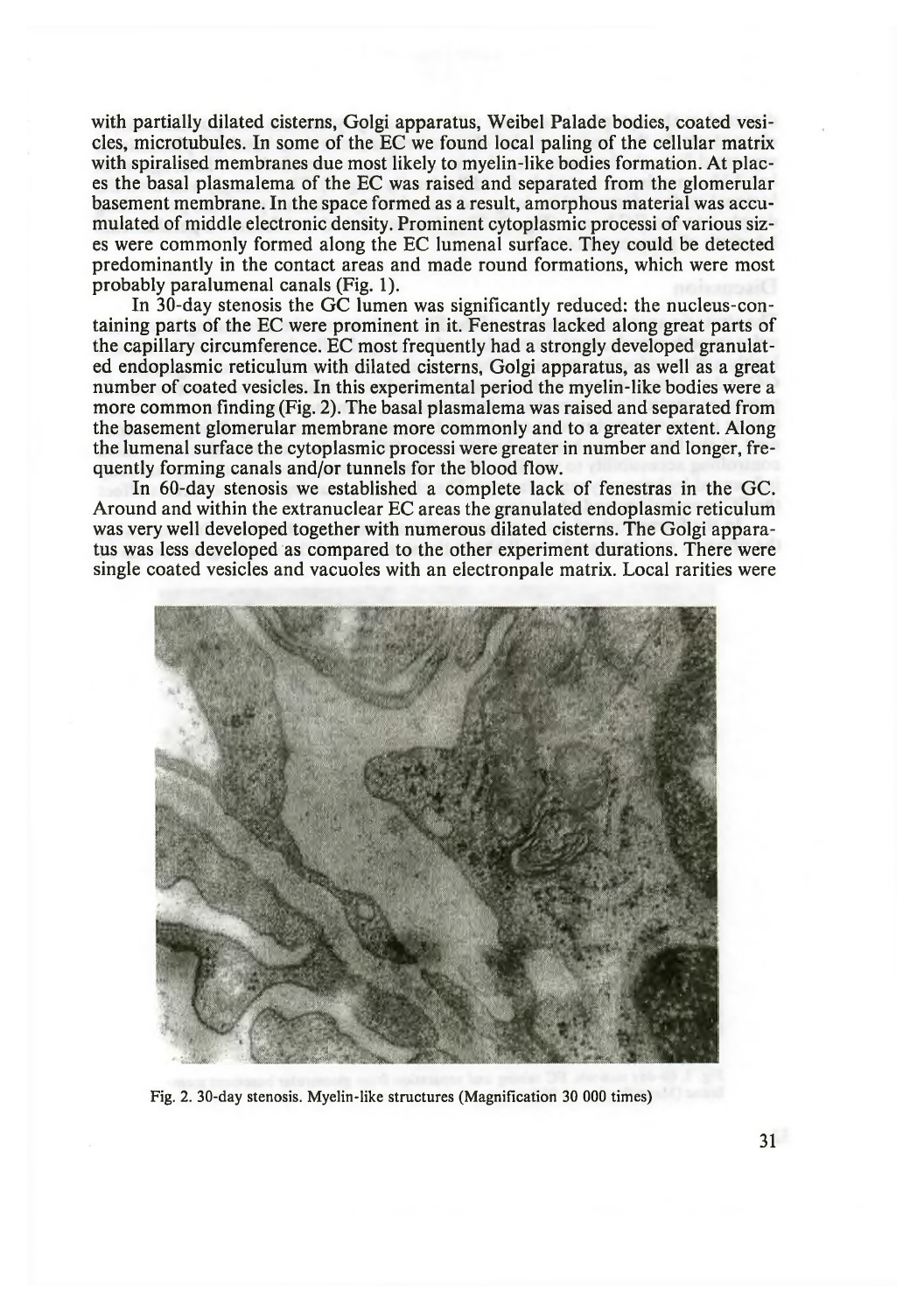detected in the cytoplasm together with secondary lysosomes and possible microclasmatosis. In this period we also observed regions of raised basal EC plasmalema separated from the basement membrane, as well as accumulation of heterogeneous basal-like membrane material of middle density (Fig. 3). The strongly activated EC lumenal surface formed thin, long and branched cytoplasmic processi, penetrating deeply into the GC lumen (Fig. 4). They became linked and formed a paralumenal labyrinth of grooves and canals.

## **Discussion**

The strategic anatomical position of the EC, e.g. between the circulating blood vascular smooth muscle, juxtaglomerular and mesangial cells, determines their role as a highly active endocrine organ and has a crucial impact on functional regulation in GC and on kidney disease pathogenesis [5]. It is known that EC take an active part in processes controlling coagulation, inflammation, immune response, as well as contribute to the vasomotor tone regulation by cytokine secretion [4]. Being a component of the blood-urine barrier the EC of the GC are also considered to be a valve controlling accessibility to the filter [8]. At the same time, however, they are directly influenced by haemodynamic factors. The changes occurring in these factors affect the EC morphology and physiology.

In the framework of our experiment the alteration in the blood flow intensity, the pressure on the vascular wall above the stenosis and the resulting ischaemia in



Fig. 3. 60-day stenosis. EC raising and separation from glomerular basement membrane (Magnification 30 000 times)

 $32$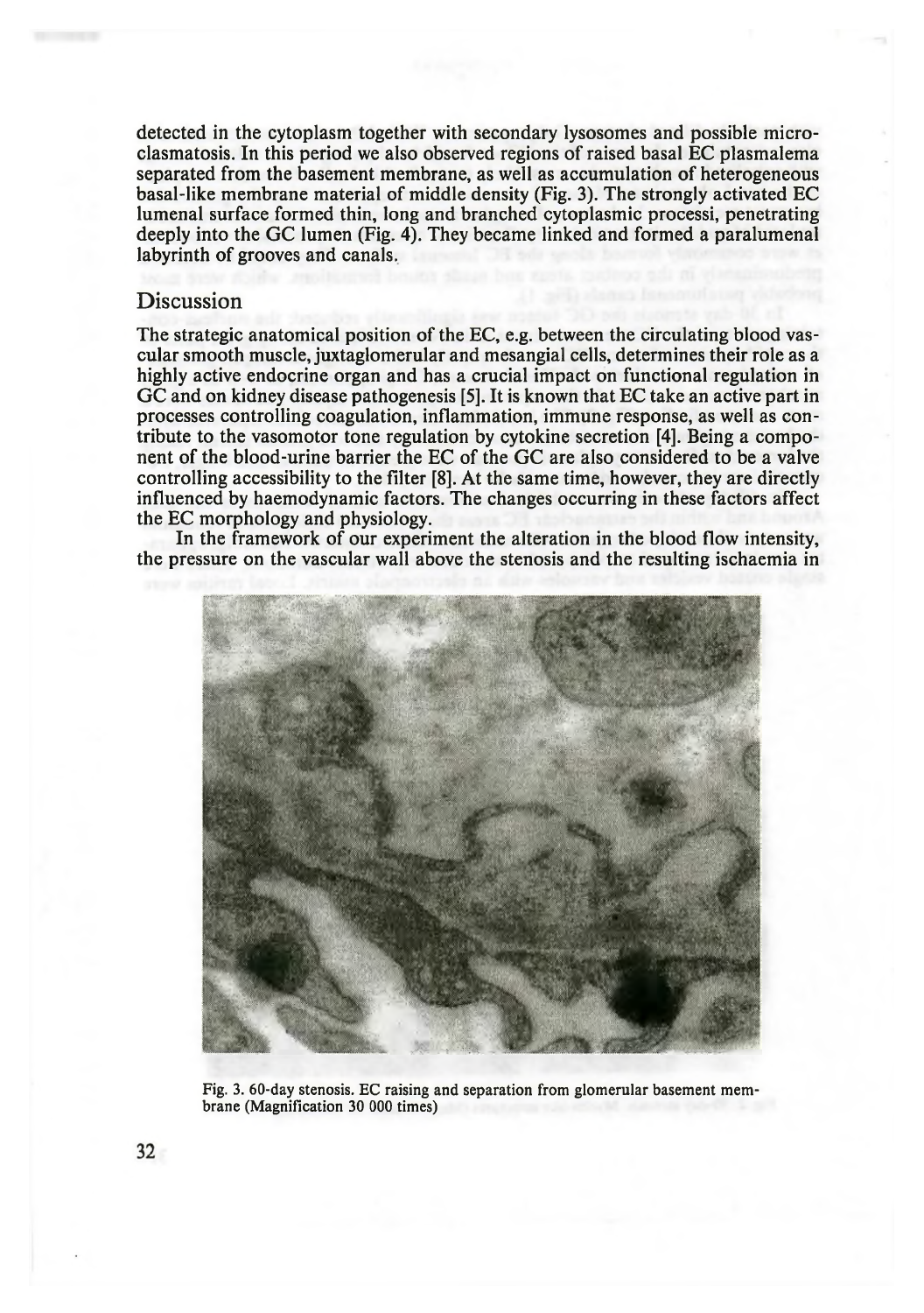

Fig. 4. 60-day stenosis. Almost complete lack of fenestras in certain GC. Strongly activated lumenal surface with numerous processi, forming labyrinths (Magnification 7000 times)

the renal cortex obviously provoke the EC reactivity, this inducing the described changes. The various experiment durations enabled us to monitor their development dynamically. We established the following rule: by increasing influence duration the EC of the GC fenestration is reduced drastically. This fact corresponds to the reduction in the fenestras size and number, reported by Solez et al. [6] in acute early postischaemic renal failure following transplantation, as well as by Мельман, Шутка [10] in acute ischaemia resulting from left kidney vessel ligature. By increasing the experiment duration in the EC, hyperplasia is observed of structures responsible for cellular products synthesis and export. Certain destructive changes can also be detected such as segregation of pale cytoplasmic areas and formation of myelin-like structures. Protrusions are increased in number along the lumenal surface, forming intricate intralumenal labyrinths for the blood flow apparently leading to definite reological changes. The nucleus-containg EC parts prominent in the lumen could also act in the same direction. Similar changes have been reported by Мельман, Шутка [10] in acute renal ischaemia following renal vessels ligature and by Yokota and Ogawa [8] in experimental congestion in clamped v. *renalis.'*

The raising and separation of the basal EC plasmalema from the glomerular basement membrane with the accumulation of amorphous material produced by the hyperplastic endoplasmatic reticulum and the Golgi complex can also be related to the haemodynamic stress in our experimental model. Such changes have been observed in nephritic proteinuria after transplantation and following vascular disorders